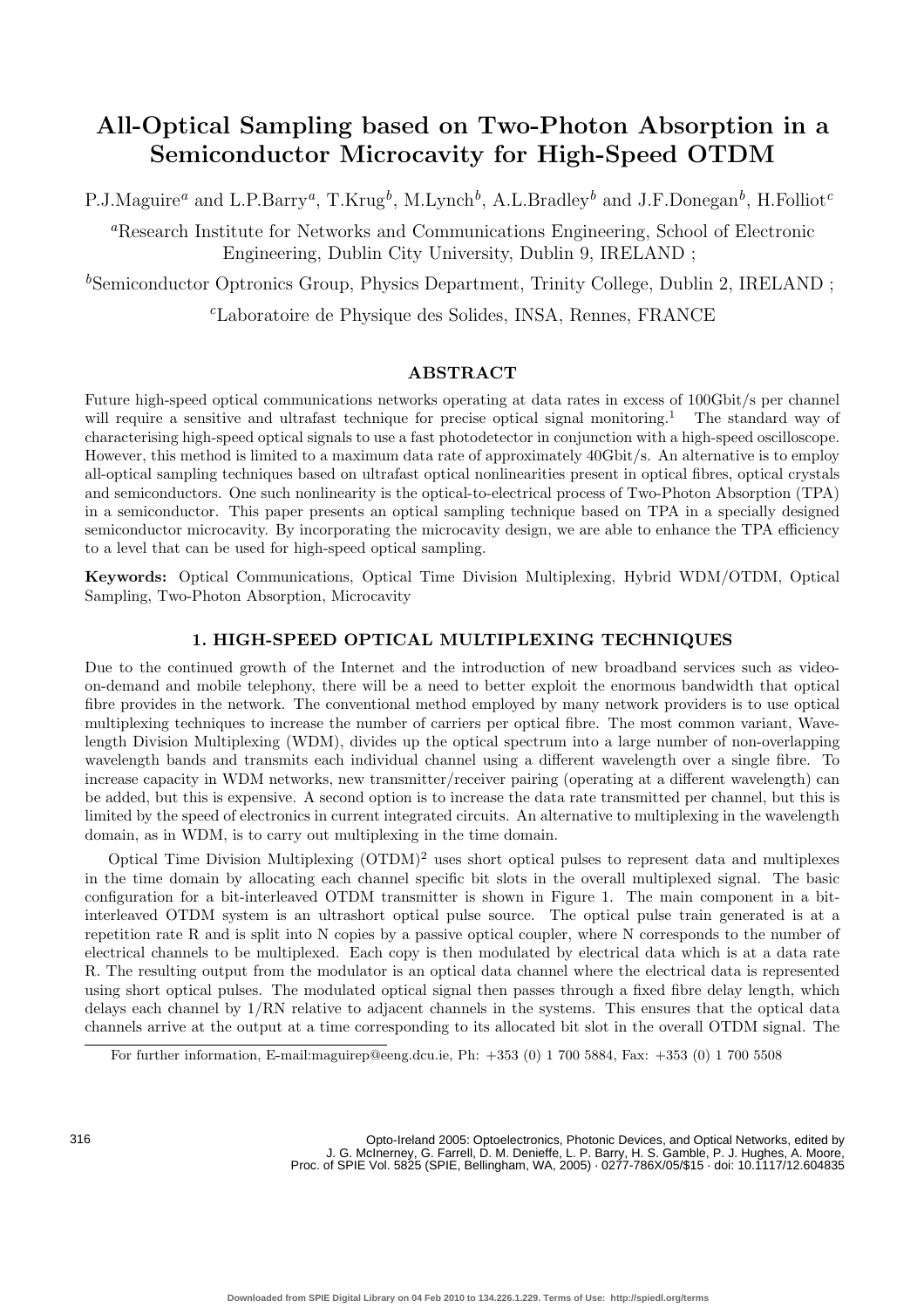N modulated and delayed optical data channels are then recombined using a second passive optical coupler to form the OTDM data signal. To increase the overall capacity, shorter optical pulses can be used. However



**Figure 1.** Bit-Interleaved OTDM Transmission System

as the capacity approaches 1Terabit/s, the duration of the optical pulses used will have to be less than 1ps. The generation of pulses of this type can be complicated and laborious task, and in addition, the dispersion encountered as these optical pulses travel through the fibre may become difficult to compensate for due to their broad spectral width.

An alternative technique, that pushes neither WDM nor OTDM to its limits, is to combine the two, to form a hybrid WDM/OTDM multiplexing scheme.<sup>3</sup> This approach uses OTDM to enhance the bandwidth of a number of WDM wavelength channels by placing OTDM coding on top of the channels provided by WDM. This results in a smaller number of channels operating at a much higher individual channel data rates, and may overcome some of the problems associated with WDM and OTDM. Such an approach exploits the parallelism of WDM architecture and the speed of OTDM resulting in a highly flexible and spectrally efficient multi-terabit/s optical network.<sup>3</sup> A possible layout for a 4 channel hybrid WDM/OTDM is shown in Figure 2. It comprises of four bit-interleaved OTDM multiplexing schemes, each operating at a different wavelength  $(\lambda_1, \lambda_2, \lambda_3, \lambda_4)$ . The individual OTDM signals, each operating at an aggregate data rate of 160Gbit/s, are combined in a passive optical coupler to form the 640Gbit/s hybrid data signal. The duration of the optical pulses used to represent the data is extremely important in determining the maximum overall data rate that can be achieved, with the overall data rate of an OTDM system being defined by the temporal separation between channels in the multiplexed signal. For the 160Gbit/s bit-interleaved OTDM system described, the temporal separation between channels is 6.25ps, requiring optical pulse durations of ∼2ps. The duration of the optical pulses used to represent the data is usually kept to 1/3 of the temporal separation between channels in order to avoid intersymbol interference occurring due to pulse broadening. In order to successfully operate at data rates in excess of 100Gbit/s per channel, networks will require a sensitive and ultrafast technique for precise optical signal monitoring.<sup>1</sup>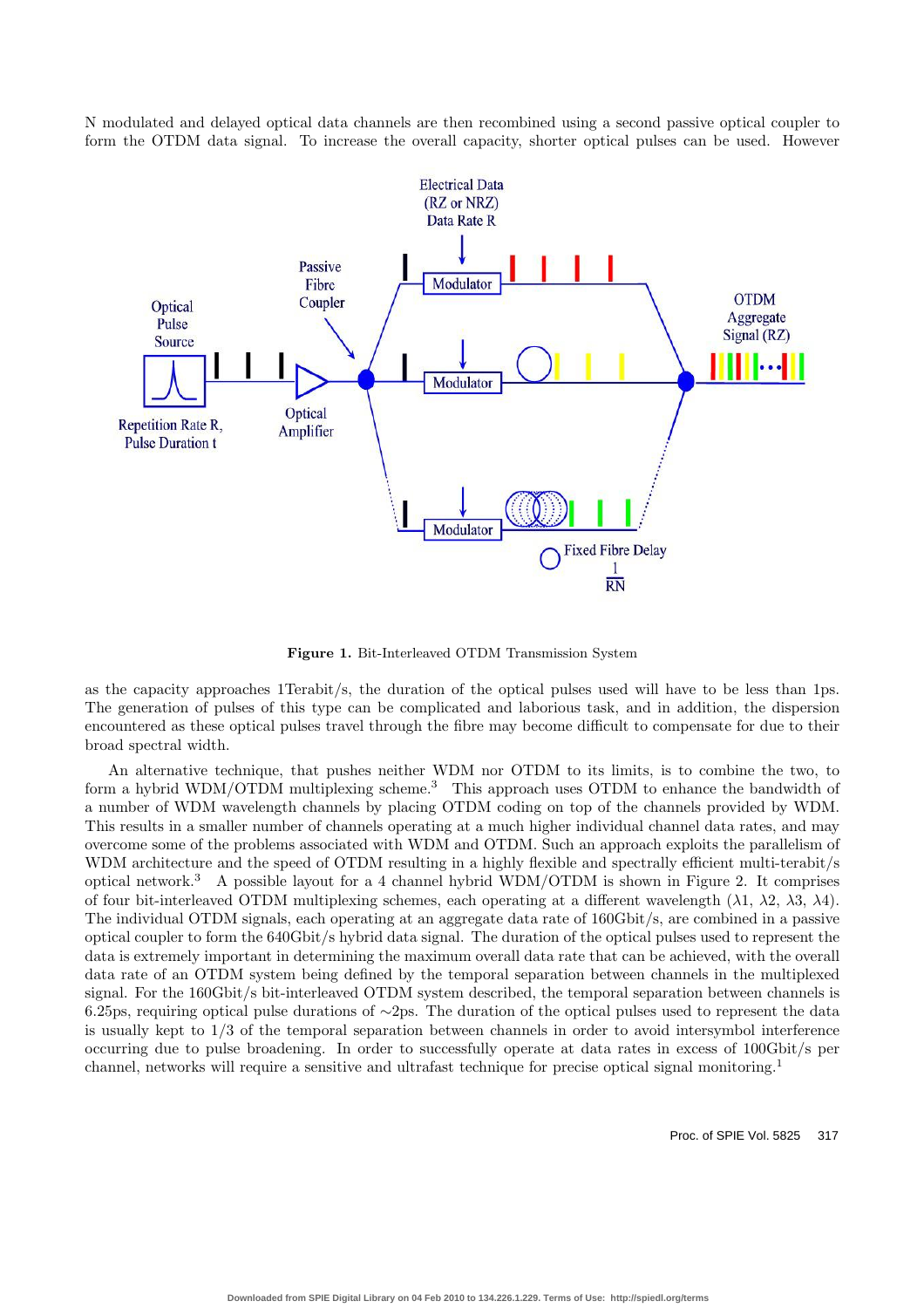

**Figure 2.** Schematic of the Possible Layout of a 640Gbit/s Hybrid WDM/OTDM Multiplexing Scheme

## **2. OPTICAL SAMPLING**

The standard way of characterising high-speed optical signals utilises a fast photodetector in conjunction with a high-speed sampling oscilloscope. However current electronic monitoring techniques are limited to bandwidths of approximately 80GHz due to difficulties associated with the design of high-speed electronic components.<sup>4</sup> These are just capable of accurately measuring data rates of 40Gbit/s, and as individual channel data rates are expected to exceed this by the end of the decade, current electrical sampling techniques will be unable to accurately characterise high-speed data signals. Critical information such as pulse duration, pulse separation and pulse rise-time, which are crucial for the optimisation of the networks performance, will be distorted.

Nonlinear optical effects, which are present in optical fibres, semiconductor devices and optical crystals, occur on time scales in the order of a few femto-seconds  $(10^{-15}s)$ , and are therefore ideal for performance monitoring and high-speed optical demultiplexing of data. One such nonlinear effect currently being considered for optical sampling takes advantage of Second Harmonic Generation (SHG) in optical crystals. This method involves combining a high-power optical pulse train to the data signal being analysed and generating the mixing product of both signals in the optical crystal. The energy of the mixing product pulse represents the amplitude of the data signal and can be detected by a slow photodetector. Unfortunately there are a number of disadvantages of using the SHG process which may limit its use for optical sampling in a high-speed network. These include:

- Using very high optical intensities for the sampling pulse due to poor efficiency of the SHG process
- Stability problems associated with the use of free-space optics
- Need for phase matching at different wavelengths

As a result it is necessary to consider alternative optical nonlinearities for optical sampling. One such nonlinearity is **Two-Photon Absorption (TPA)** in a semiconductor.

318 Proc. of SPIE Vol. 5825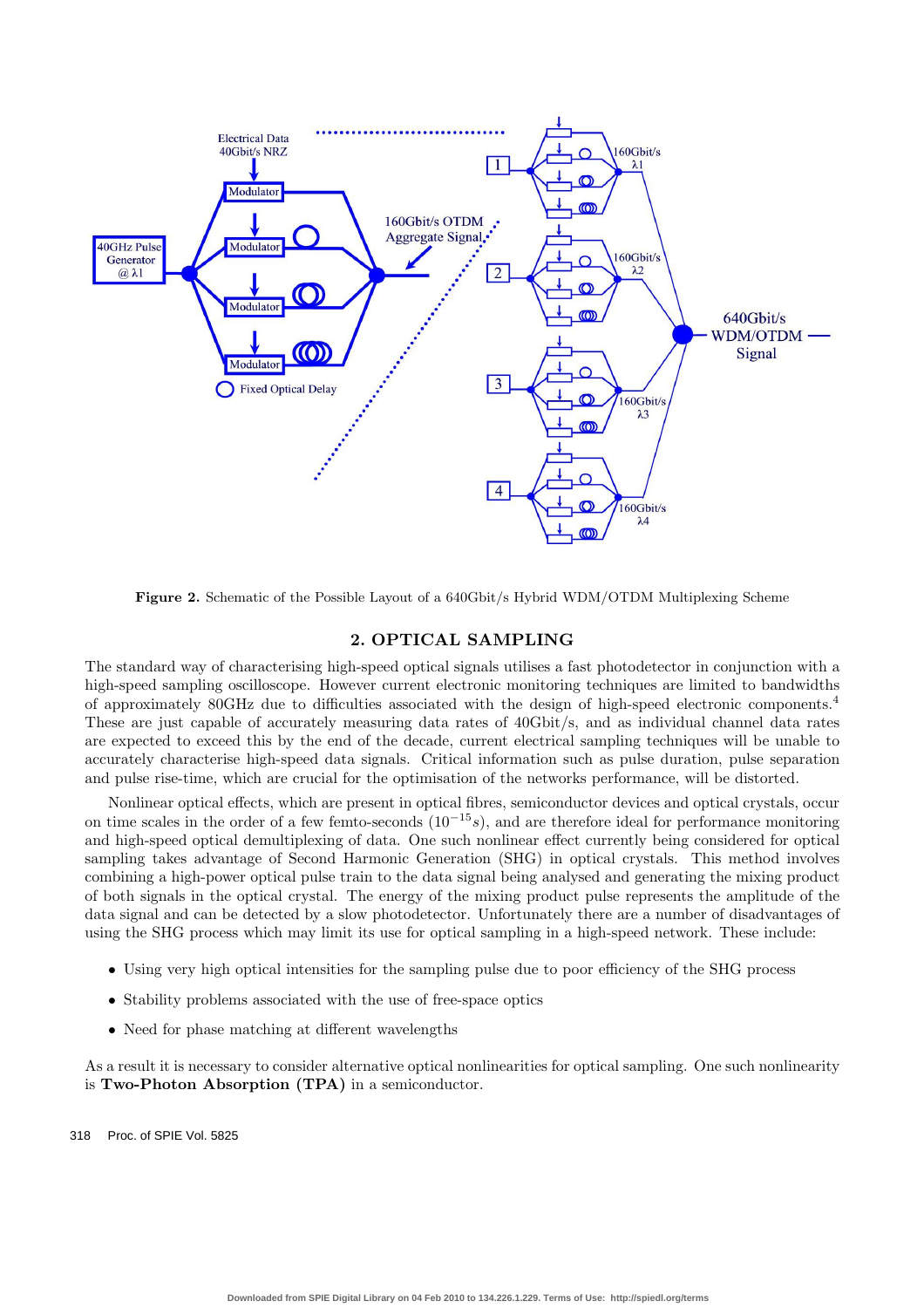## **3. TWO-PHOTON ABSORPTION (TPA)**

# **3.1. TPA Process**

Standard semiconductor photodetectors generate a current when incident photons, with energy greater than the band gap of the active region of the photodetector, are absorbed, causing the excitation of an electron from the ground state (valence band) to the excited state (conduction band), resulting in the creation of an electronhole pair. These are then separated by the electric field present across the active region, resulting in a current (photocurrent) flowing in an external circuit. Individual photons with energy less than the band gap of the photodetector, will not be absorbed, and will not contribute to the photocurrent generated. However, under certain operational conditions, two photons can be simultaneously absorbed to produce a single electron-hole pair. The resulting photocurrent produced is proportional to the square of the incident optical power falling on the detector. This nonlinear optical-to-electrical conversion process is known as Two-Photon Absorption  $(TPA).<sup>5</sup>$ 

TPA was first theoretically proposed when Göppert-Mayer, in 1931, described an imaginary third-order nonlinear susceptibility, $6\text{ with the first demonstration of the process by Kaiser and Garrett in }1961.7\text{ The TPA}$ process occurs when a photon of energy <sup>E</sup>*ph* is incident on the active region of a semiconductor device with a band gap energy exceeding <sup>E</sup>*ph* but less than 2E*ph*. Under these conditions, individual photons do not possess sufficient energy to produce an electron-hole pair. However, as stated, an electron-hole pair can be produced by the simultaneous absorption of two photons, were the summation of the individual photon energies is greater than the band gap energy. The absorption of the two photons can be explained using a intermediate *virtual* state between the conduction band and the valence band within the band gap of the device. This is shown in Figure 3, were the energy of the first photon is used to excite an electron from the valence band to the virtual state, were it is almost instantaneously moved to the conduction band by the energy of a second photon.



**Figure 3.** Two-Photon Absorption via Intermediate Virtual State

The TPA process needs to be distinguished from a two-step absorption process in which photons are absorbed individually due to linear absorption. Such a process would require a real intermediate state, with a finite lifetime, and it would have a different intensity-dependent absorption relationship.<sup>8</sup> TPA involves the simultaneously absorption of two photons via a *virtual* state, which results in the generated photocurrent being proportional to the square of the optical intensity. It is this nonlinear response, combined with TPA's ultra-fast response time  $(10^{-14}s$  at 1550nm<sup>9</sup>), that enables TPA to be considered for use in high-speed optical signal processing. The photocurrent produced via the TPA process in a semiconductor pn-junction may be represented by:

$$
I = \alpha I_{SPA} + \beta I_{TPA}^2 \tag{1}
$$

where  $\alpha$  represents the linear absorption term due to Single Photon Absorption (SPA), and  $\beta$  represents the quadratic absorption arising from the TPA process.<sup>10</sup> Therefore to observe the TPA process, the semiconductor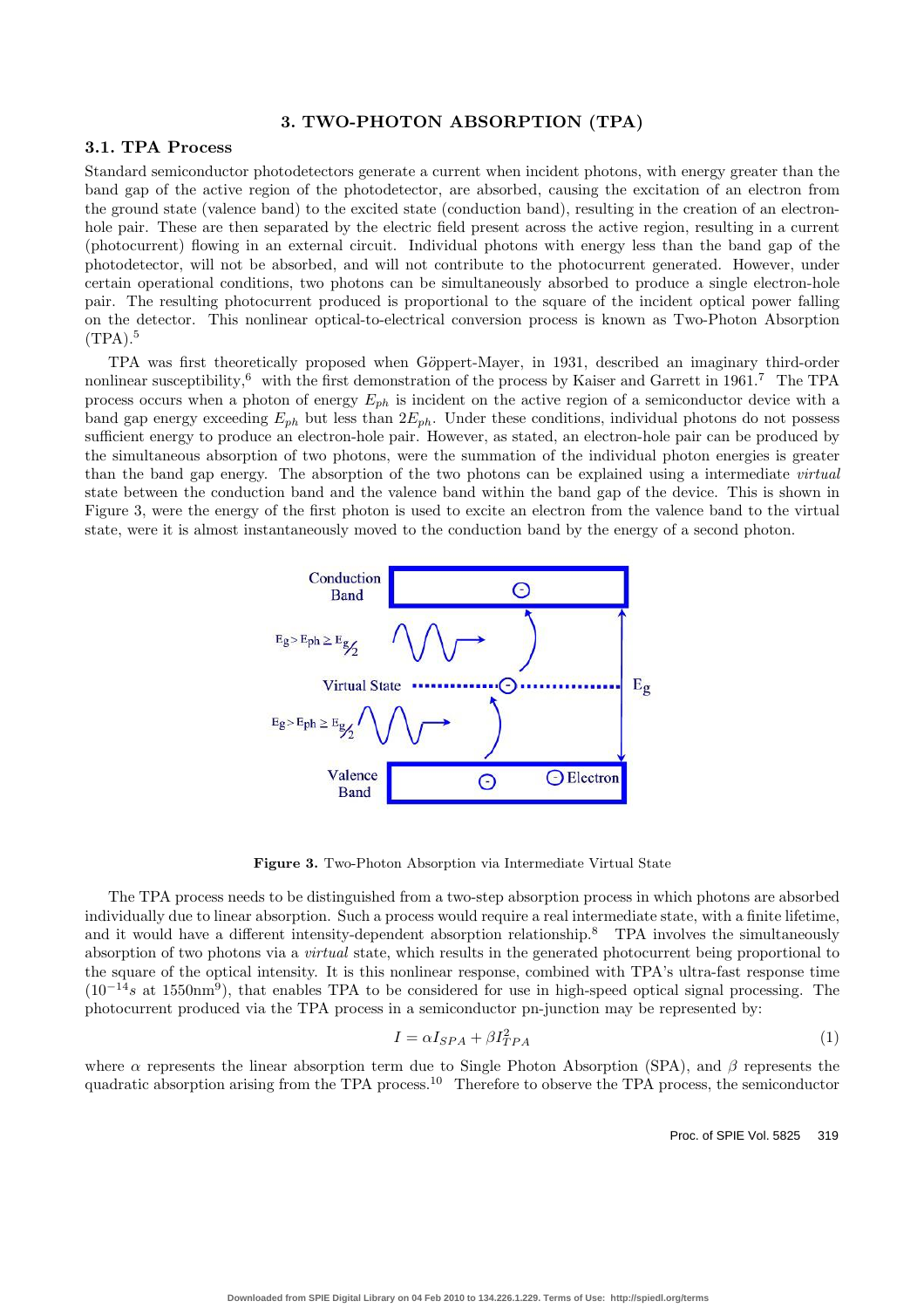material is chosen so that the band gap is greater than the energy of the incident photons but less than twice photon energy. As a result TPA photogeneration will dominate, with only a residual amount of linear absorption due to lattice imperfections or the thermal excitations of carriers with the detector.<sup>5</sup>

## **3.2. TPA Microcavity**

It has been demonstrated that a commercially available  $1.3\mu$ m laser diode can be used for the detection of  $1.5\mu$ m optical pulses via the TPA process.<sup>11</sup> Since the band gap of such a device is greater than the energy of the incident photons, there is little chance of single-photon absorption occurring. However, such a device required high optical intensities in order to generate a significant TPA photocurrent. This arises from the fact that TPA is a very inefficient process,<sup>12</sup> requiring either high optical intensities typically not found in an optical communications network, or a long interaction length for response enhancement.<sup>5</sup> A long interaction length would decrease the response time of the device, limiting its application in high speed OTDM systems. However, by using a Fabry-Perot microcavity structure, the TPA efficiency can be greatly enhanced.

The microcavity works by placing mirrors at either end of the active region of the semiconductor, resulting in the formation of very strong optical fields within the cavity. This can be viewed as an increase in the interaction length of the active region. An example of the length-enhancement factor achieved using the Fabry-Perot microcavity is given in,<sup>5</sup> where a microcavity with a thickness of  $0.3\mu$ m has the same response as a 7.5mm long noncavity device. This leads to a reduction in the capacitance of the device, as well as a significant enhancement of the TPA generated photocurrent by four orders of magnitude when compared to noncavity devices.<sup>13</sup> Such an increase in the photocurrent should allow the development of a simple and compact device for optical sampling in a high-speed optical communications system. An illustration of the structure of the specially fabricated TPA



**Figure 4.** Schematic of Microcavity Device Structure

microcavity is shown in Figure 4. It consists of two GaAs/AlAs distributed Bragg reflector (DBR) surrounding an undoped GaAs active region. The active region is 460nm thick with a bandgap energy of  $1.428 \text{eV}^{14}$  The mirrors consist of alternating 134.3nm AlAs and 115.7nm GaAs layers, with the top p-doped ( $C \approx 10^{18} cm^{-3}$ ) mirror consisting of 9 periods of AlAs/GaAs whereas the bottom n-doped (Si $\approx 10^{18}cm^{-3}$ ) mirrors consists of 18 periods of AlAs/GaAs. The device length is designed to an integral of the absorption wavelength to enhance the TPA efficiency within the  $1.5\mu$ m wavelength range, with the cavity lifetime of the device structure, taking into the account of reflectivity of the Bragg mirrors,  $^{14}$  is in the order of 1ps.

As already mentioned in Section 3.1, the generation of electron-hole pairs by the TPA effect is essentially instantaneous. This allows any overall data rate possible, with the only limitations being the pulsewidth and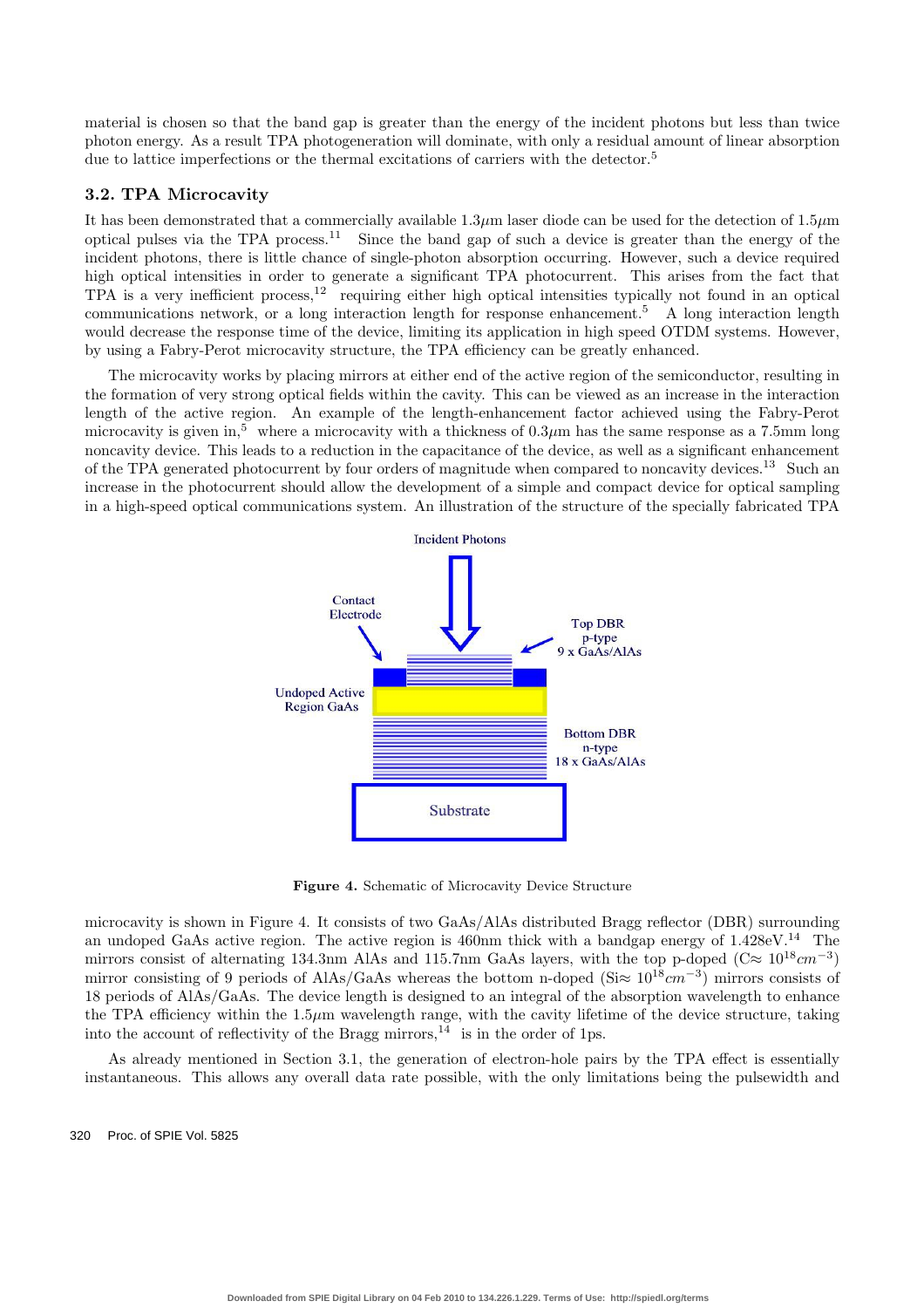jitter of the optical pulses used for the sampling pulse and the signal pulse, and the cavity lifetime of the device, which as mentioned already is a function of the reflectivity of the mirrors used. However, the extraction of the photocarriers produced by the TPA process is affected by the carrier lifetime of the microcavity, which sets a limit to the maximum data rate of the individual channels in the OTDM signal. However, by utilising smaller device sizes, improving the cavity design, and the use of high-speed packaging the bandwidth of the TPA microcavity can be improved to allow high-speed applications.

For the characterisation of the devices, a photocurrent measurement as a function of the incident optical power close to the cavity resonance (Figure 5(a)) was performed. As clearly shown there is a square dependence of the photocurrent on the incident optical intensity, evidencing the TPA process. The lower side of the response is limited by Single Photon Absorption, whereas the total absorption limits the nonlinear TPA response on the higher intensity side. Figure 5(b) shows how the cavity resonance response is dependent on the incident wavelength, with a cavity resonance of 1554nm and a measured cavity linewidth of 5nm.



Figure 5. (a) Photocurrent as a function of Incident Optical Power (b) Microcavity Resonance

## **4. PRINCIPLE OF TPA SAMPLING**

TPA sampling utilises optical pulses to monitor pulse shape, pulse duration and pulse separation of optical data pulses from a single high speed optical channel. The duration of the optical sampling pulse  $I_{sam}(t - \tau)$  used must be significantly shorter than the optical signal pulses  $I_{sig}(t)$  under test. The signal and sampling pulses are then incident on the microcavity device and the electrical signal  $i(\tau)$  generated by the TPA process in the device is measured as a function of the sampling delay  $\tau$ . This results in an intensity cross-correlation measurement between <sup>I</sup>*sam* and <sup>I</sup>*sig*;

$$
i(\tau) \propto \langle I_{sam}(t-\tau)I_{sig}(t) \rangle \tag{2}
$$

where  $\langle \rangle$  denotes time averaging. For the practical implementation of a TPA sampling system, it is convenient to use a sampling pulse with a peak intensity much larger than the signal intensity. In this case, for a sufficiently short sampling pulse, the measured signal represents the signal pulse waveform on a constant background.<sup>15</sup>

# **4.1. Sampling of a Hybrid WDM/OTDM Multiplexing Scheme**

Figure 6 illustrates the possible layout for the optical sampling of a hybrid WDM/OTDM described in Section1. The system consisting of four different OTDM channels, each operating at a different wavelength (red, green, blue, yellow). The hybrid signal first passes through a passive optical coupler that splits the signal in two, with 10% of the optical power being combined with a high-power sampling pulse train. The remaining 90% of the hybrid signal is free to continue on its journey across the network. The sampling pulse, which is at a sub-harmonic of the repetition rate of the individual OTDM channels, passes through a variable optical delay, which ensures that the sampling pulses arrive at the TPA detector at a time corresponding to the bit slot of the signal to be monitored. As there are four different wavelengths in the hybrid signal, the sampling pulse is scanned across the each of the four (red, green, blue, yellow) signal pulses in the bit slot of interest (as shown). The sampling delay is provided by generating the sampling pulse at a frequency slightly detuned from a sub-harmonic of the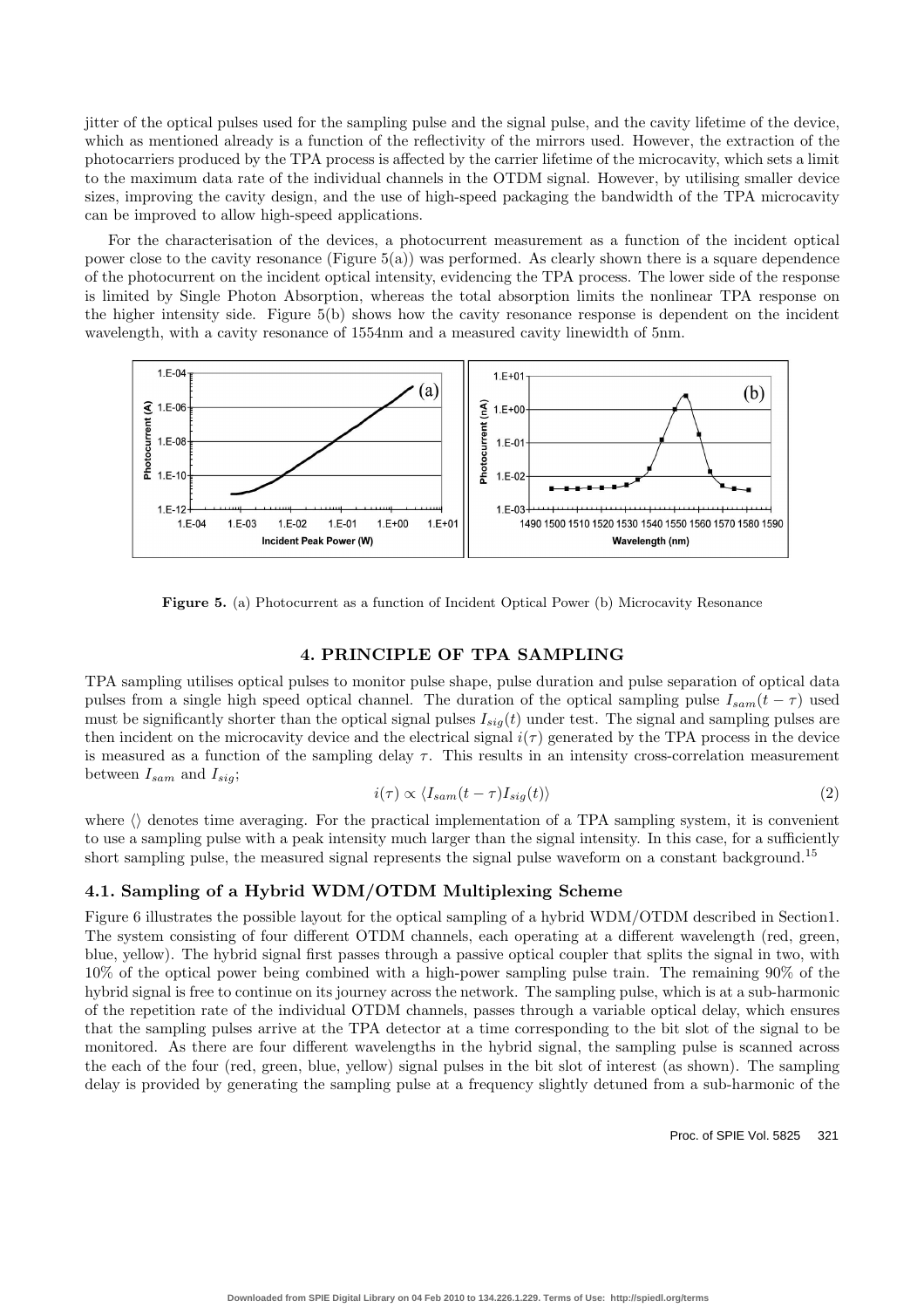high-speed bit-rate. The TPA microcavity then carries out simultaneous filtering and detection of the signal pulse train, with the electrical TPA signal generated by the device measured as a function of the sampling delay. This results in the intensity cross correlation between the data signal and the sampling pulse. In Figure 6, the resonance of the microcavity has been set to the red wavelength channel and this is the only one that experiences any enhancement as all other channels are outside the region of interest. The resulting TPA signal can then be displayed on a low-speed electrical oscilloscope. As the sampling pulse has a shorter duration and higher optical intensity when compared to the signal pulse, and the measured signal represents the signal pulse waveform on a constant background.



**Figure 6.** Schematic of Possible Sample Set-Up in Hybrid WDM/OTDM Network

#### **5. EXPERIMENTAL SETUP**

Figure 7 shows the experimental set-up used for the optical sampling of an optical pulse and quasi-160GHz data signal. A tunable 10GHz pulse source, producing optical pulses with durations of ∼1.8ps (jitter <500ps) was tuned to the resonance wavelength of the microcavity, which from the characterisation carried out in Section 3.2, was 1554nm. The same pulse source was used to generate the sampling and the signal pulse for the experiment. The 10GHz optical pulse train was first amplified by an Erbium Doped Fibre Amplifier (EDFA) before passing through a 1x4 optical coupler. For the sampling of the optical pulse, O/P1 was used for the signal pulse, with the other two outputs connected to an optical isolator to prevent any backwards reflections. The setup shown in Figure 7 is for the sampling of a quasi-160GHz signal, hence O/P1 is connected to the isolator. An optical chopper was placed in the sampling arm to allow a lock-in amplifier to measure the TPA photocurrent after the microcavity. The sampling pulse passes through an Optical Delay Line (ODL), which is used to introduce the sampling delay  $\tau$ . To synthesis the quasi-160GHz signal, the pulse train from O/P2 was delayed using a second ODL by approximately 7ps (corresponding to the pulse separation of 160GHz data signal) with respect to the pulse train propagating in O/P3. To compensate for any insertion loss associated with using the ODL, the pulse train from O/P3 was attenuated by 1dB using a fixed inline optical attenuator. Both pulse trains were then recombined at the coupler to form the quasi-160GHz signal. The signal and sampling pulse trains then pass through inline power meters/attenuators and polarisation controllers before being recombined at a coupler. The power meters allow for easy measurement and attenuation of both signal and sampling pulses allowing the sensitivity of the system to be monitored. Finally the sampling and signal pulse are incident on the microcavity with the photocurrent generated by the device fed into the lock-in amplifier. The electrical output was then recorded as a function of the sampling delay  $\tau$ . The quality of the TPA sampling technique was verified by comparing the resulting output of the TPA sampling with the corresponding results from an SHG-FROG<sup>16</sup> measurement of the same pulse.

322 Proc. of SPIE Vol. 5825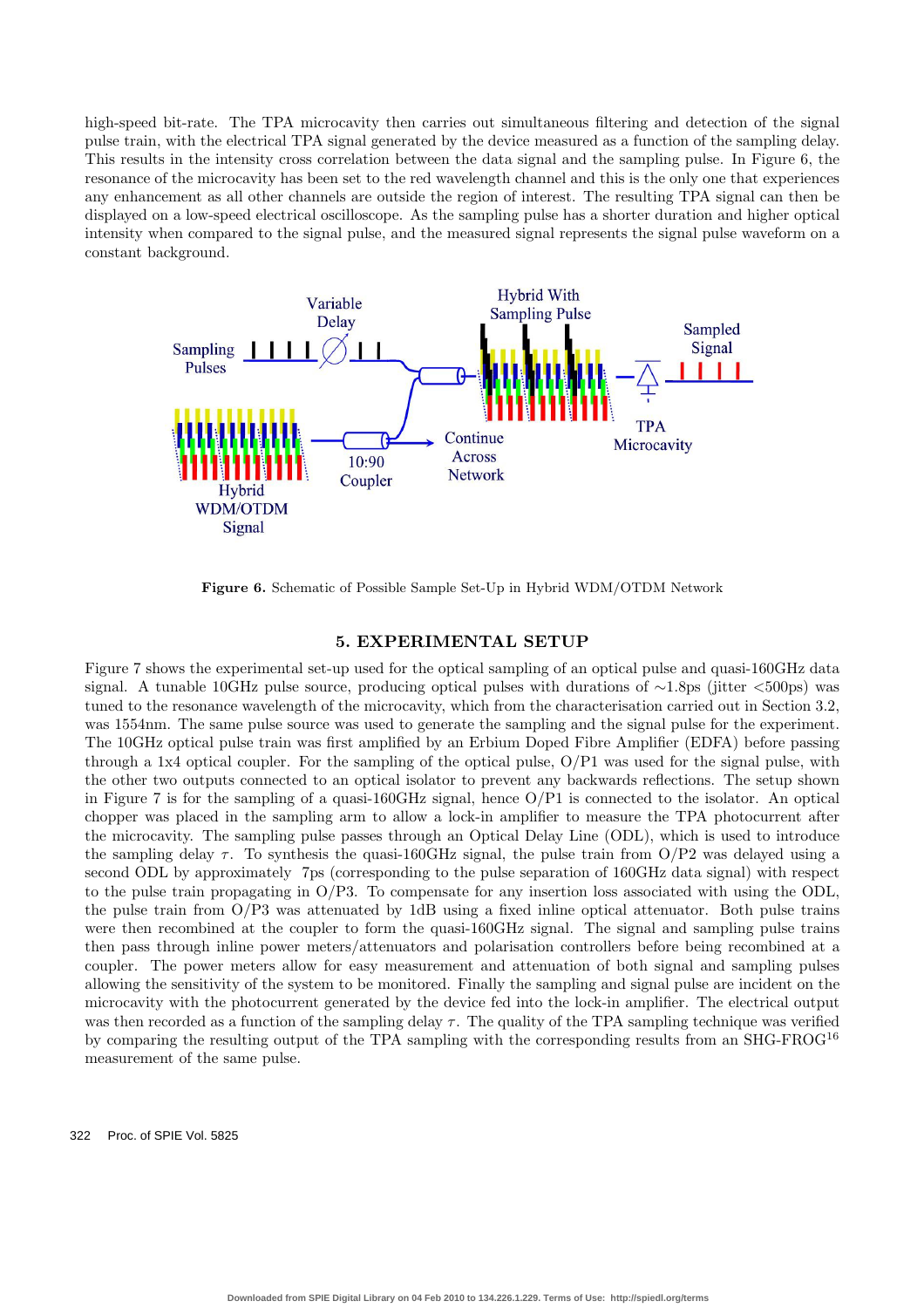

**Figure 7.** Experimental Set-Up for the Sampling of a Qausi-160GHz OTDM Signal

### **6. EXPERIMENTAL RESULTS**

Figure 8 (a) compares the pulsewidth and shape obtained using TPA sampling (dotted line) with that measured by the SHG-FROG (solid line) for the same optical pulse. The measured pulsewidth from the TPA sampling was calculated to be ∼2.4ps, whereas SHG-FROG measurement recorded at pulsewidth of ∼1.7ps. for the same pulse. This deviation can be accounted for by the cavity lifetime of the microcavity,<sup>13</sup> and the temporal resolution of the sampling set-up. The temporal resolution of the system is determined by the duration and jitter of the sampling pulses<sup>17</sup>( $t_{res} = \sqrt{(t_{sam}^2 + j_{sam}^2)} \approx 2ps$ ). The peak power of the signal and sampling pulses were 2.7mW<br>and 8.6mW respectively. Figure 8.(b) compares the response of both methods for the quasi 160CHz signal. It and 8.6mW respectively. Figure 8 (b) compares the response of both methods for the quasi-160GHz signal. It verifies that the optical pulses were separated by ∼7ps highlighting the possibility of using the TPA microcavity for sampling of a 160Gbit/s OTDM signal. The overall system sensitivity was calculated to be  $0.1mW^2$  by determining the minimum optical power levels required to successfully sample the pulse. This corresponds to a signal and sampling peak powers of 1.6mW and 4mW respectively.



**Figure 8.** (a) TPA Sampling versus FROG Measurement for Single Pulse; (b) TPA Sampling versus FROG Measurement for Quasi-160GHz Signal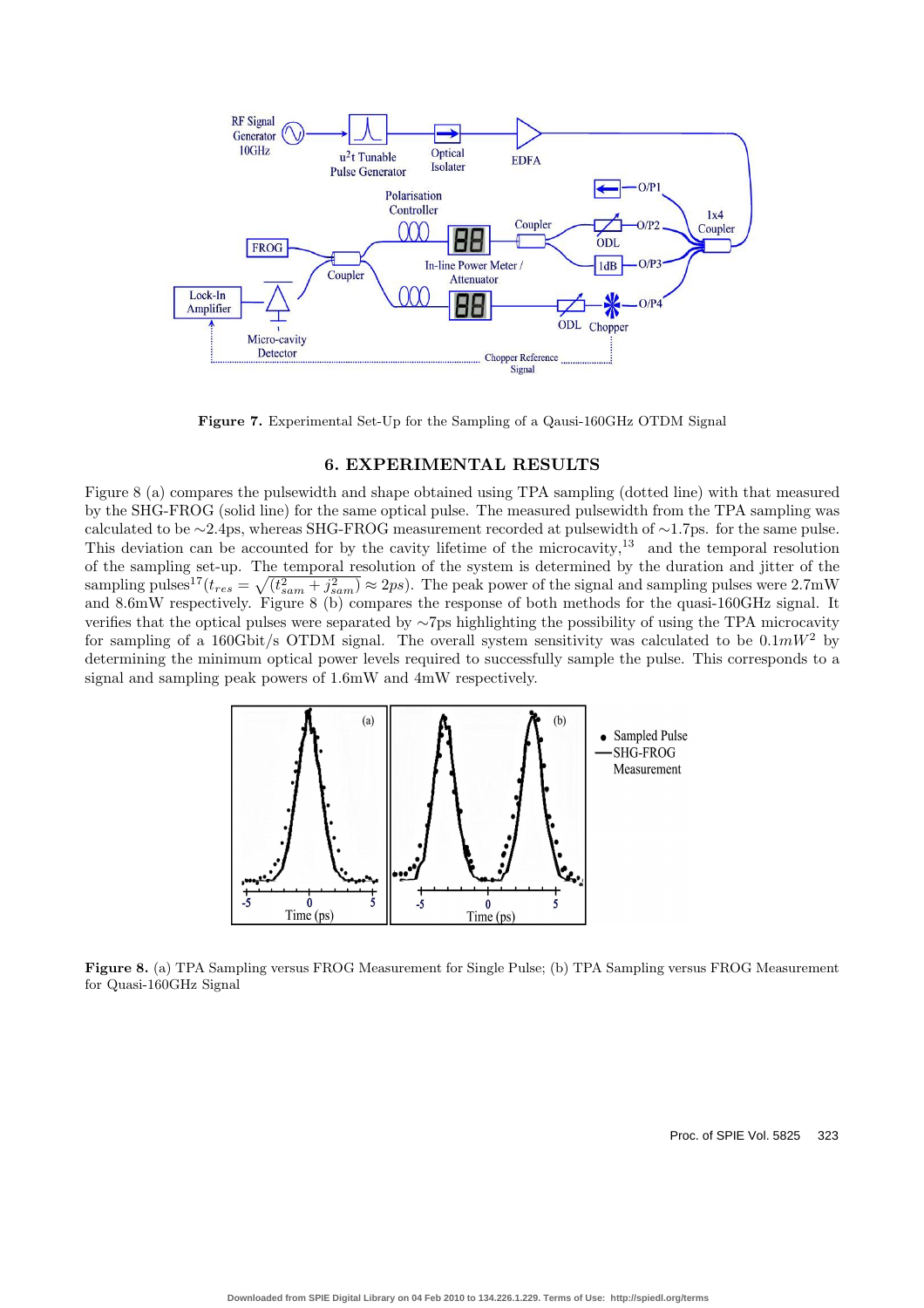#### **CONCLUSIONS**

We have shown that by using a microcavity device, we are able to enhance the TPA efficiency to a level that can be used for the successful sampling of a 160Gbit/s optical signal. The sensitivity of the sampling system was calculated ot be  $0.1mW^2$ , which corresponds to a signal peak power of 1mW, and a temporal response of  $\approx 2ps$ . This represents the most sensitive ultra-fast TPA optical sampling system reported, and was achieved without the need for any post-amplification of the electrical TPA photocurrent. With the addition of a low noise electrical amplifier after the detector, the sensitivity should be improved further. Also as the minimum temporal resolution of the system is limited by the duration (1.8ps) and jitter (500fs) of the sampling pulse, the temporal resolution could be further reduced by using shorter duration sampling pulses. Therefore, it is anticipated that all-optical TPA sampling employing a microcavity could have applications for the monitoring of high-speed data signal in future OTDM/WDM communication systems.

## **ACKNOWLEDGMENTS**

This work is supported under Enterprise Ireland's Advanced Technology Research Programme (ATRP/2002/301a)

#### **REFERENCES**

- 1. S. Kawanishi, "Ultrahigh-Speed Optical Time-Division-Multiplexed Transmission Technology Based on Optical Signal Processing," *IEEE Journal of Quantum Electronics* **34**(11), pp. 2064–2079, 1998.
- 2. D.M.Spirit, A.D.Ellis, and P.E.Barnsley, "Optical time division multiplexing: systems, networks," *IEEE Communications Magazine* **32**(12), pp. 56–62, 1994.
- 3. B.K.Mathason, H.Shi, I.Nitta, G.A.Alphonse, J.Abeles, J.C.Connolly, and P.J.Delfyett, "Multiwavelength All-Optical TDM switching using a semiconductor optical amplifier in a loop mirror," *IEEE Photonics Technology Letters* **11**(3), pp. 331–333, 1999.
- 4. R.L.Jungerman, G.lee, O.Buccafusca, Y.Kaneko, N.Itagaki, and R.Shioda, "Optical Sampling Reveals Details of Very High Speed Fiber Systems," pdf document, Agilent Technologies, www.agilent.com, 2004.
- 5. H.Folliot, M.Lynch, A.L.Bradley, T.Krug, L.A.Dunbar, J.Hegarty, J.F.Donegan, and L.P.Barry, "Twophoton-induced photoconductivity enhancement in semiconductor microcavities: A theoretical investigation," *Journal of the Optical Society of America B: Optical Physics* **19**(10), pp. 2396–2402, 2002.
- 6. N. Bloembergen, "Nonlinear Optics: Past, Present, and Future," *IEEE Journal of Selected Topics in Quantum Electronics* **6**(6), pp. 876–880, 2000.
- 7. W.Kaiser and C.G.B.Garrett, "Two-photon excitation in CaF2:Eu2+," *Physical Review Letters* **7**(6), pp. 229–231, 1961.
- 8. H.P.Weber, "Two-photon absorption laws for coherent and incoherent radiation," *IEEE Journal of Quantum Electronics* **7**(5), pp. 189–195, 1971.
- 9. J. Donegan, "Two-photon absorption speeds optical switching," *Lightwave europe* **July 2002**, p. 31, 2002.
- 10. F.R.Laughton, J.H.Marsh, D.A.Barrow, and E.L.Portnoi, "The Two Photon Absorption Semiconductor Waveguide Autocorrelator," *IEEE Journal of Quantum Electronics* **30**(3), pp. 838–845, 1994.
- 11. L.P.Barry, B.C.Thomsen, J.M.Dudley, and J.D.Harvey, "Autocorrelation and Ultrafast Optical Thresholding at 1.5 $\mu$ m using a Commercial ingaasp 1.3 $\mu$ m laser diode," *Electronics Letters* **34**(4), pp. 358–360, 1998.
- 12. L.P.Barry, P.Maguire, T.Krug, H.Folliot, M.Lynch, A.L.Bardley, J.F.Donegan, J.S.Robert, and G.Hill, "Design of microcavity semiconductor devices for highly efficient optical switching, sampling applications," in *Lasers and Electro-Optics Society Annual Meeting-LEOS, Conference Proceedings, Glasgow*, **2**, pp. 839–840, 2002.
- 13. H.Folliot, M.Lynch, A.L.Bradley, L.A.Dunbar, J.Hegarty, J.F.Donegan, L.P.Barry, J.S.Roberts, and G.Hill, "Two-photon absorption photocurrent enhancement in bulk algaas semiconductor microcavities," *Applied Physics Letters* **80**(8), pp. 1328–1330, 2002.
- 14. T.Krug, M.Lynch, A.L.Bradley, J.F.Donegan, L.P.Barry, H.Folliot, J.S.Roberts, and G.Hill, "High-Sensitivity Two-Photon Absorption Microcavity Autocorrelator," *IEEE Photonics Technology Letters* **16**(6), pp. 1543–1544, 2004.

324 Proc. of SPIE Vol. 5825